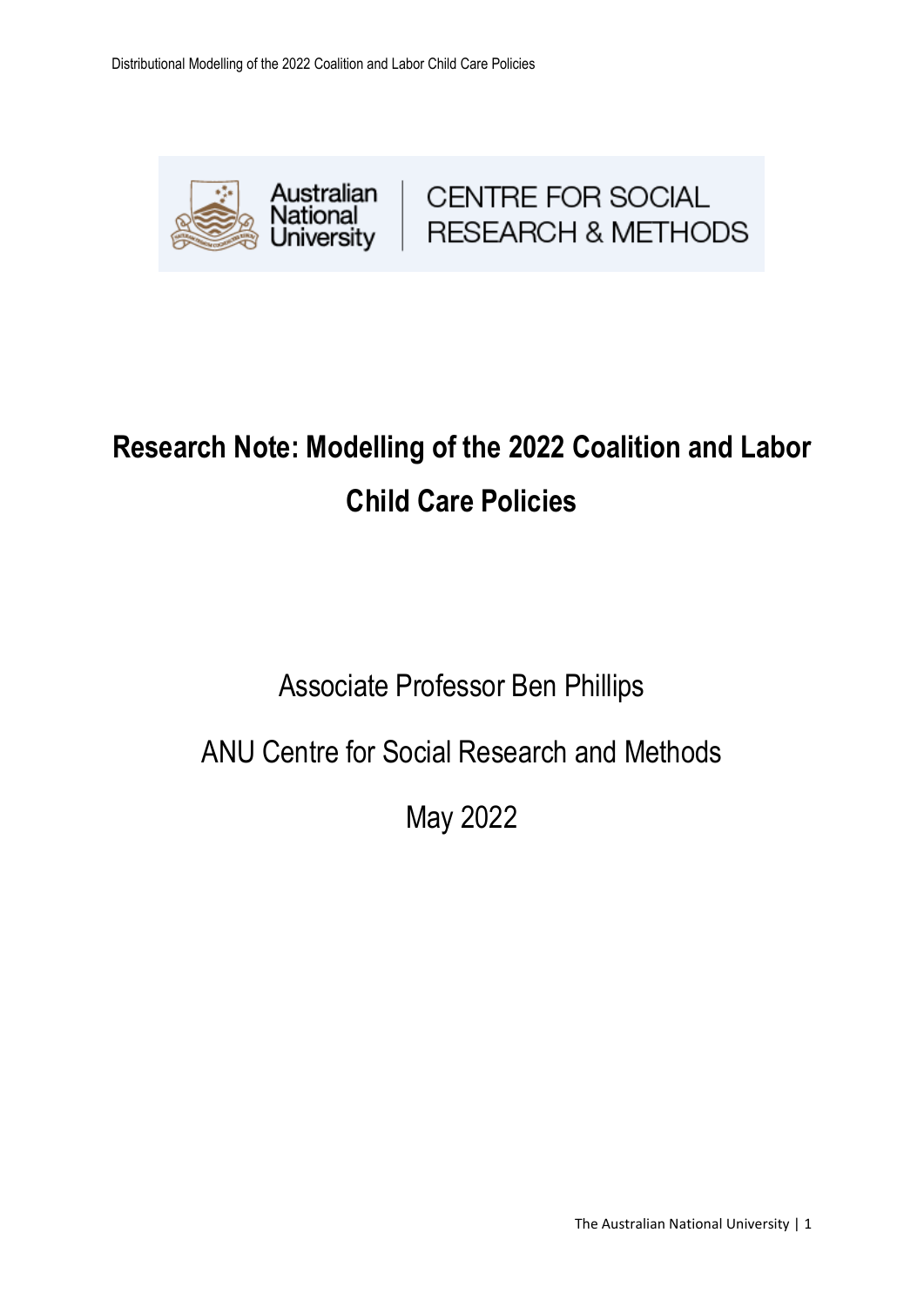### **Contents**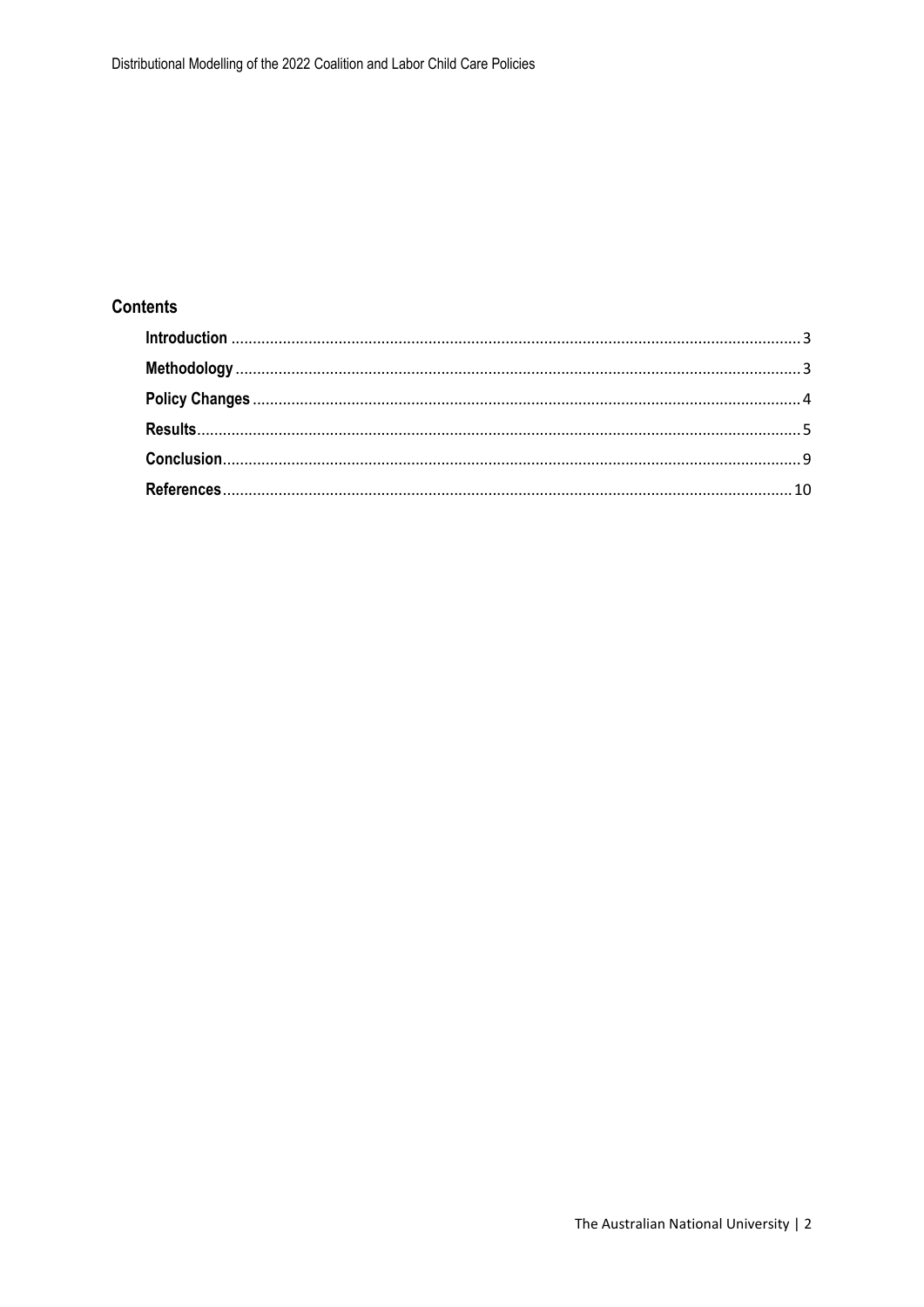#### <span id="page-2-0"></span>**Introduction**

Child care policy has taken on great importance as a policy lever for alleviating cost of living pressures for younger Australian families with young children. The push for greater affordability in child care is also often linked to increasing female labour force participation and to improve educational outcomes for young children as they progress through child care to primary school and beyond.

The Coalition and the Labor Party take to the 2022 Federal Election with important differences in their child care policies. The Coalition early in 2022 altered their 2018-19 designed Child Care Subsidy (CCS) by making the subsidy more generous for families with more than one child in formal long day care and removing the cap on the subsidy that applied to high income earners.

The Labor Party proposal incorporates these already legislated changes and provides larger subsidies across a wider income range.

This paper considers the distributional impact of the two policies compared to the previous CCS. The ANU microsimulation model of the Australian tax and transfer system estimates both the fiscal impact of the two policies and how the two policies impact households by the income distribution.

#### <span id="page-2-1"></span>**Methodology**

Thiis paper uses the ANU PolicyMod microsimulation model of the Australian tax and transfer system to estimate, at the income unit level, the financial impact of current and alternative policies. The model develops a detailed database using the ABS Survey of Income and Housing 2017-18 (SIH) of disposable income for each person, income unit and household including modelling the vast majority of the personal income tax and transfer systems.

The model updates the 2017-18 survey data to the latest financial year and future years using a range of inflation measures such as CPI and wage growth. Population totals and demographics are also altered to reflect the current population and expected future population. For past and the most recent financial year the model is benchmarked to detailed demographic statistics for most transfer payments and also the distribution of taxpayer taxable incomes from the Australian Taxation Office.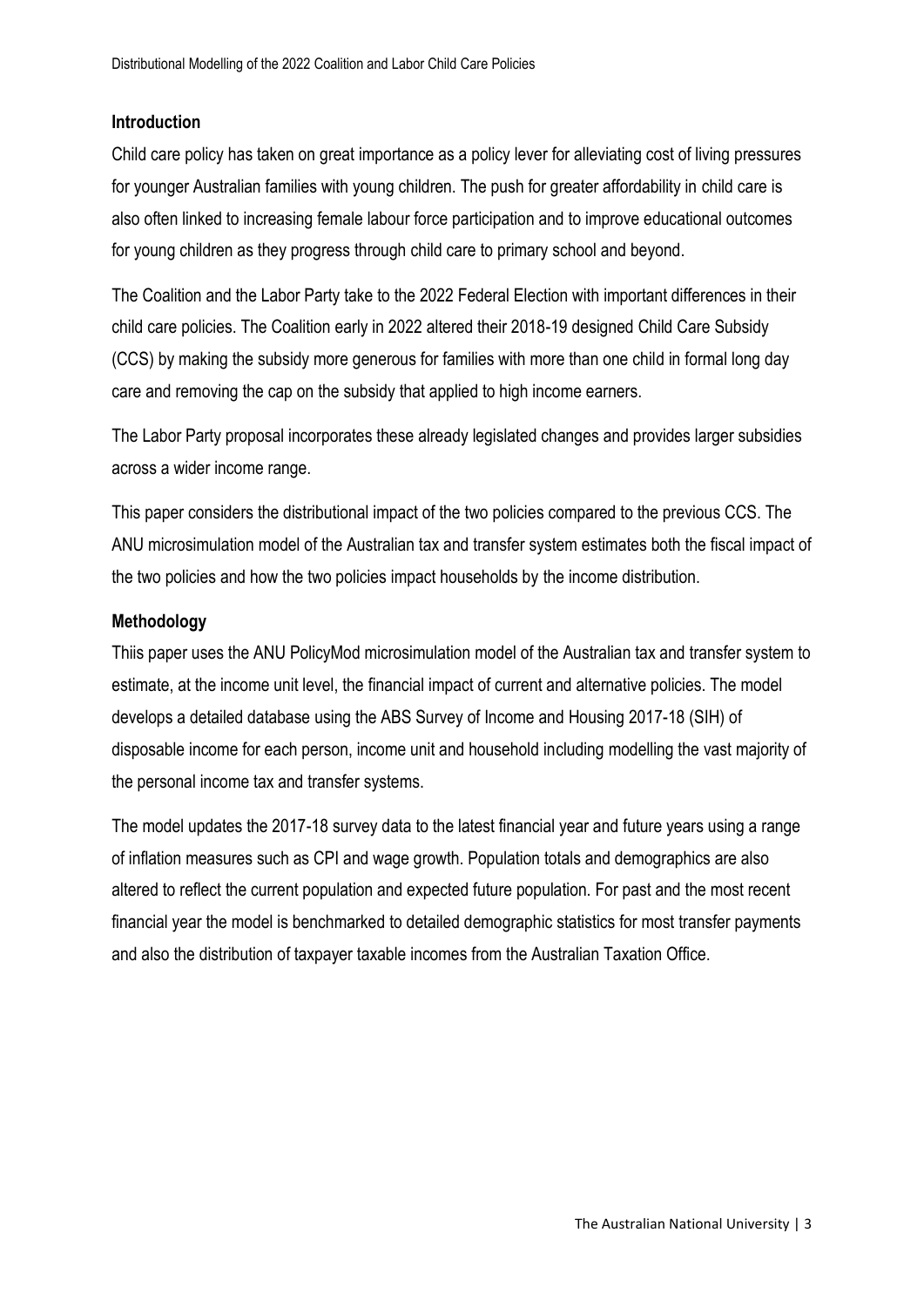This paper focusses on modelling changes in child care subsidy policy. The ABS SIH includes detailed information on the use of formal child care including hours used, type of care and the cost of that care. The data is at the income unit level and requires some significant adjustment to shift to the more detailed child level where the child care subsidy policy operates. PolicyMod updates the 2017-18 SIH data using detailed aggregate administration data from the Department of Social Services (DSS) which covers the number of children in care, prices charged, the type of care and subsidies received by the families of those children. We also use detailed aggregate distributional data on hours used and prices paid by parents from DSS. The paper does not include any behavioural change. Our estimates are based on static or 'day-after' impacts of policy change.

#### <span id="page-3-0"></span>**Policy Changes**

**.** 

The child care subsidy (CCS) is a relatively complicated subsidy system. The base year for this research is the 2022-23 financial year and for that year the old system would have provided an 85 per cent subsidy for families with an adjusted taxable income below about \$71,000 per year. For those with an income up to around \$183,000 per year that rate tapers down to 50 per cent. For incomes beyond about \$268,000 the subsidy rate tapers down from 50 per cent to 20 per cent by an income of \$364,000 and for incomes beyond about \$370,000 there is no subsidy. In addition, there is a \$10,750 cap per child on the subsidy for those with an income beyond about \$200,000 per year. There are also limits on the prices for which a subsidy is applied (\$12.50 per hour for long day care) and a limited activity test that ensures those who receive the subsidy are working, studying or volunteering in some form<sup>1</sup>.

The Coalition Government altered the CCS earlier this year and their new policy is now implemented. This new policy provides a more generous subsidy for families with 2 or more children in formal child care (not including outside school hours care). The new policy also removes the \$10,750 per child cap on higher income earners. The subsidy for the subsequent children is increased by 30 percentage points up to a maximum subsidy of 95 per cent.

The Labor Party proposed policy change is to increase the subsidy rate from a current maximum of 85 per cent to 90 per cent for those families earning up to \$80,000 per year. The subsidy would taper away to a 0 rate by a combined family income of \$530,000 per year. This means that families with an adjusted family income between around \$370,000 and \$530,000 would now receive a subsidy where they currently do not. The subsidy is larger than the old CCS and the new subsidy offered by the

 $1$  While PolicyMod has good quality data on hours worked and education status there is no information regarding volunteering. Given that the activity test impacts only a very small share of child care families we have not included the test in our modelling. We don't expect this to alter the overall conclusions of the research.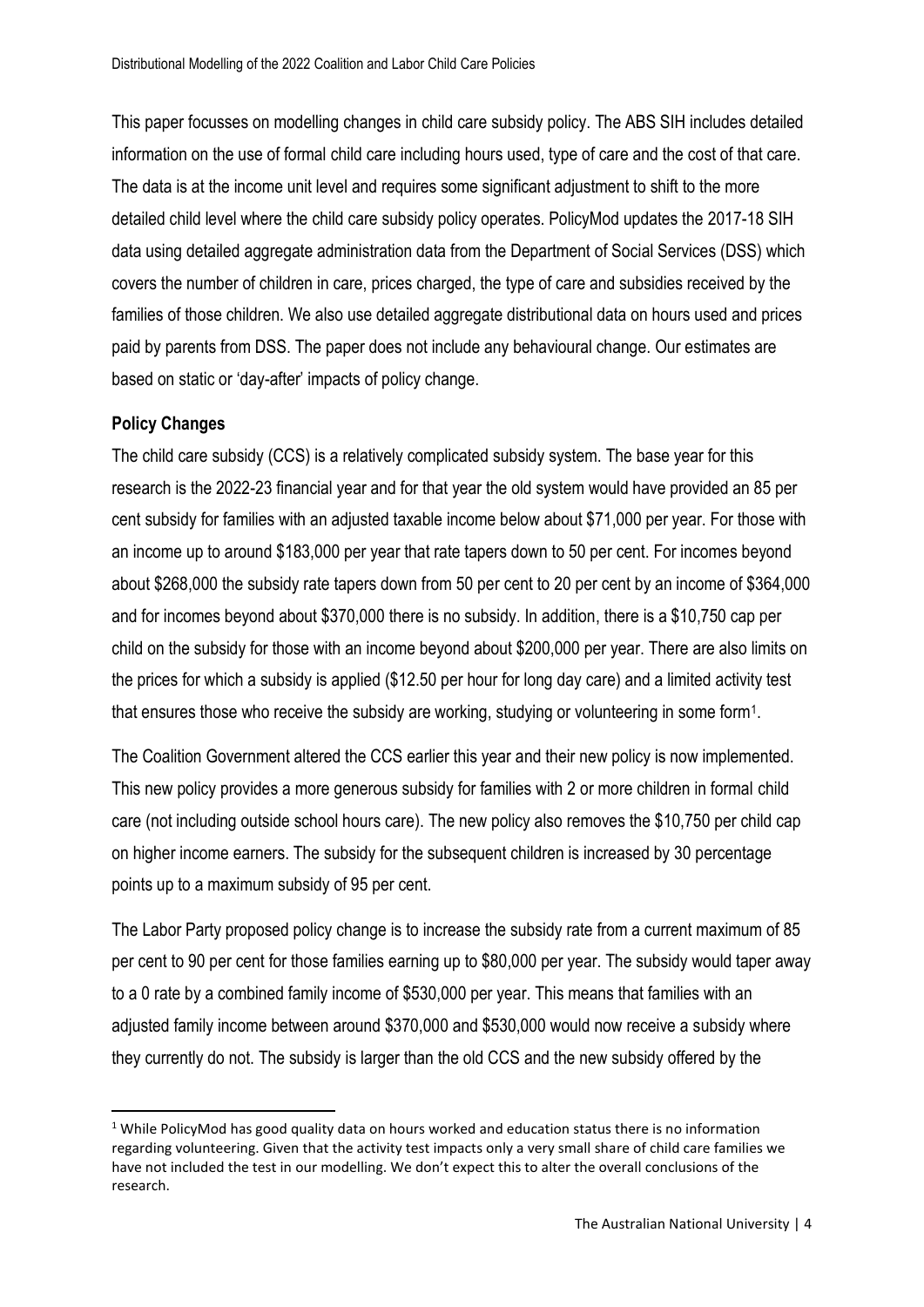Coalition across the income distribution. The Labor policy incorporates the Coalition's additional 30 percentage point subsidy to families with more than one child in formal day care where the child is not of school age.

#### <span id="page-4-0"></span>**Results**

**.** 

There are various alternative ways to compare affordability of child care for different policies. One approach is to consider the share of income devoted to child care costs once subsidies are deducted from the gross cost of child care. This measure is calculated for the old policy (if it were still in place in the 2022-23 financial year) and compared with that same measure for the alternative policies – Coalition and Labor.

While the overall average for all households is of interest it is also useful to consider the results by income level. For child care it is likely that the impact of policy is arguably more important for lower and middle income households since these families are more likely to be financially constrained compared to higher income households. To understand the impact by income level income quintiles are constructed and the affordability measure compared for these quintiles. An income quintile distribution splits the households according to the bottom 20 per cent (ranked by income) and then subsequent 20 per cent groups up to the top 20 per cent<sup>2</sup>.

Figure 1 shows the average gains across all households using formal child care. The results are estimated for each income quintile. The results show a clear pattern for the Labor policy where the policy change benefits households with higher incomes in a greater absolute sense relative to lower incomes. The Labor policy provides a much more significant benefit across the income distribution. The largest average gains for Labor are for the top 20 per cent of households who benefit by \$2,547 per year and for the Coalition \$506 per year. The pattern is less clear for the Coalition where the greatest gains are for middle income households, peaking at \$658 per year for the second top income quintile. The Coalition policy has a more muted impact on the top income quintile as their policy cuts out families with income above \$370,000 per year whereas the Labor policy cuts out at \$530,000.

 $2$  To account for differences in household size and composition disposable incomes are divided by an equivalising factor so that income is on a 'per adult' basis. The OECD modified method was used.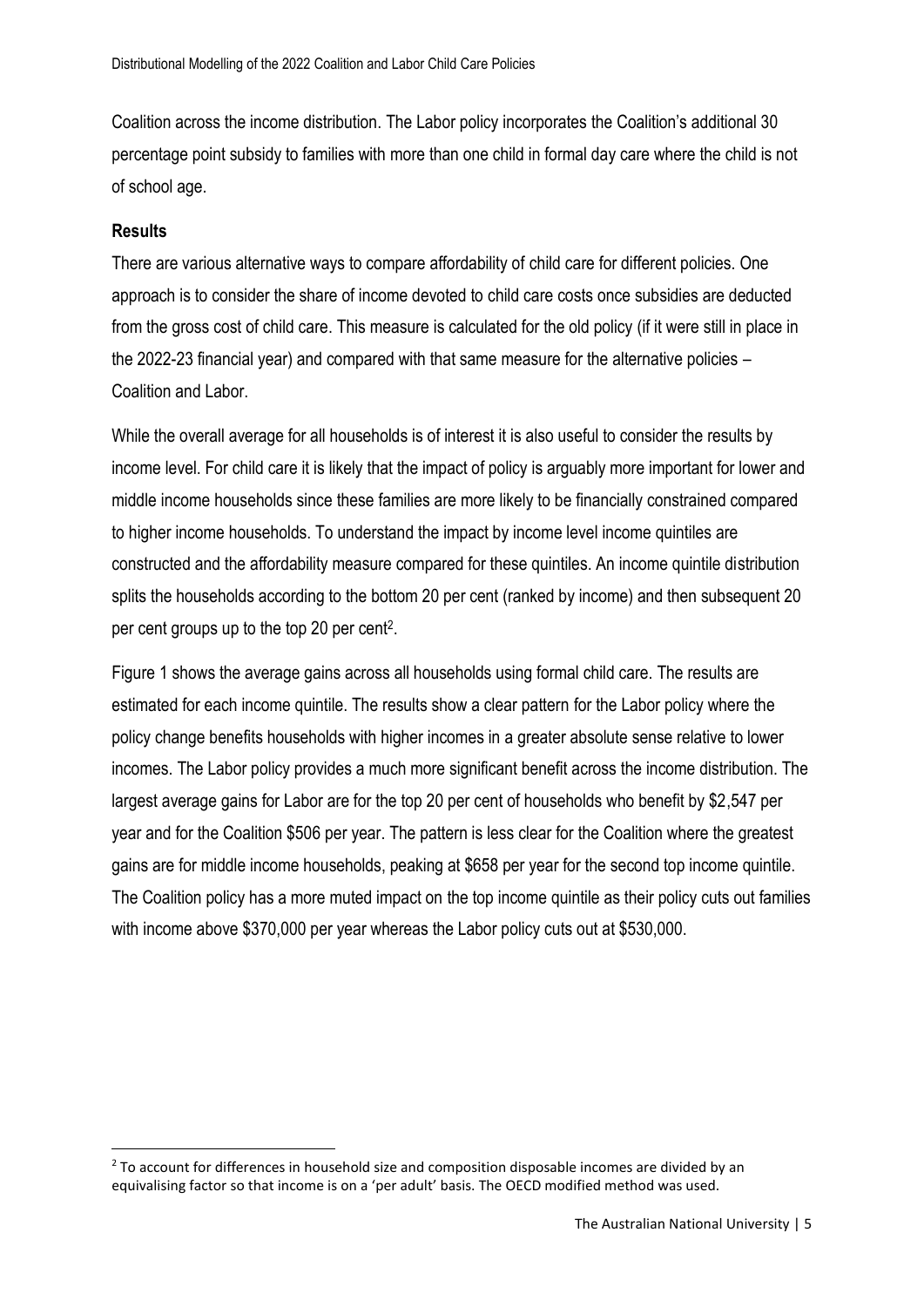

**Figure 1 Household Average \$ Gains pa by policy compared to base world, 2022/23**

While the Labor policy clearly advantages a broader range of households including many very high income families this will have the impact of lowering effective tax rates. Applying means testing over a broader range of income lowers effective marginal tax rates. High marginal tax rates have been identified as a policy priority particularly for incentives for secondary earners returning to the workforce (Grattan 2020).

Figure 2 shows the share of households who are 'winners' in that they are better off under the policies modelled. Households who don't win are almost entirely expected to receive the same subsidy as per the base or old child care subsidy. The modelling does not find any household that is worse off from either the Labor or Coalition policy.

Under the Labor policy almost all households are better off with only the top income category below the 100 per cent 'winner' rate. The Coalition policy is a significnatly lower cost policy (estimated to be around \$0.5 billion compared to Labor at \$1.9 billion) and targeted mostly towards families with more than one child in formal child care. The share of 'winner' households varies across the income distribution with middle income households most likely to gain (24.4 per cent) and the lower two income quintiles the least likely at 17.7 per cent.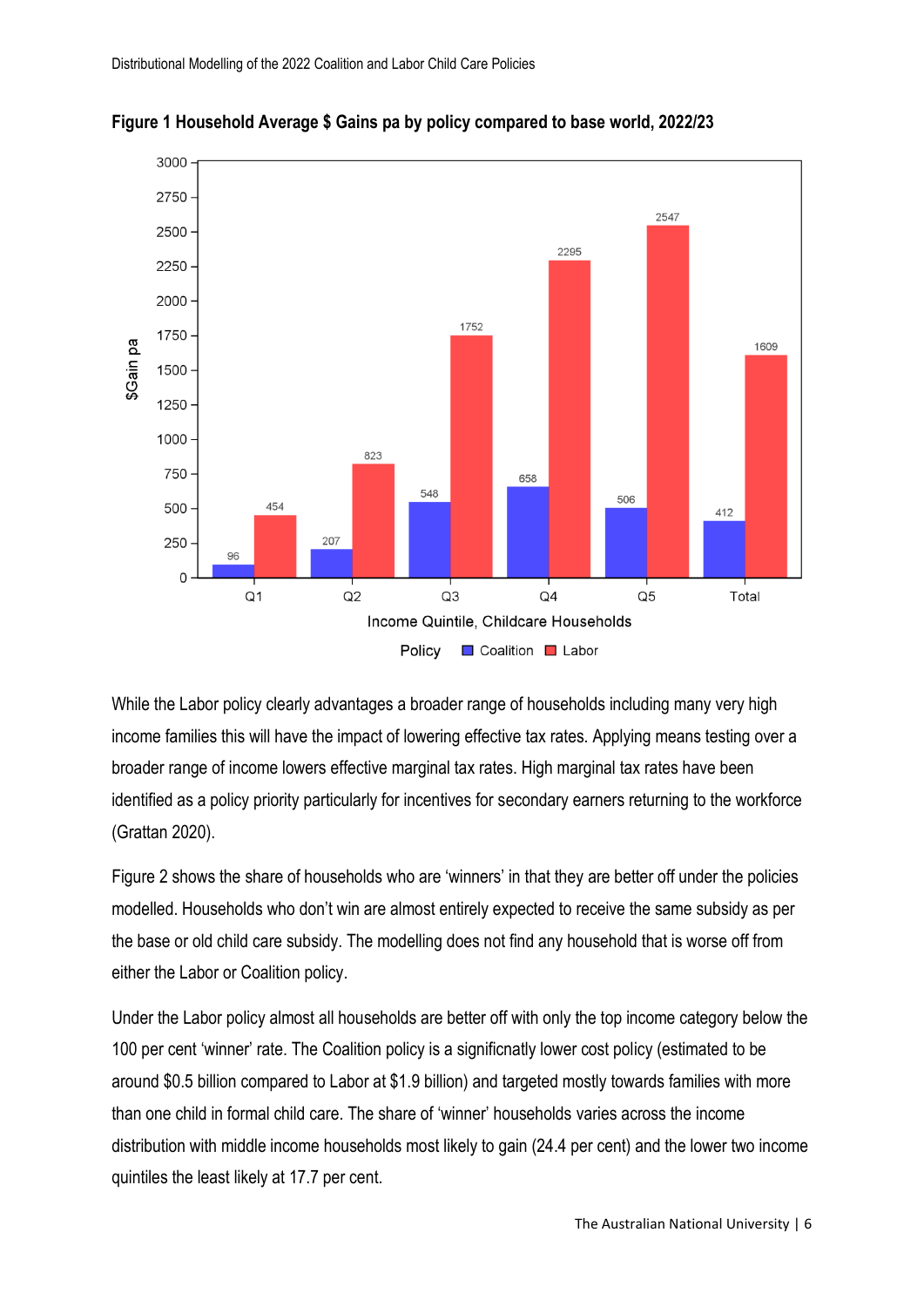



Overall, the modelling shows that around 241,000 child care households are better off under the Coalition's policy compared to 1.18 million households (98.8 per cent) under Labor. The Labor policy also advantages 1.18 million households compared to the Coalition policy.

Figure 3 shows the average gains relative to household disposable income. Such a measure is helpful in identifying the progressivity or regressivity of the respective policies. Again, it is estimated that the Labor policy is more financially more favourable but both policies tend to favour higher income households. For Labor, bottom income quintile households gain by only 0.66 per cent of income while the top income quintile households gain 1.17 per cent and the gains are largest for quintile 4 households at 1.65 per cent of disposable income. The Coalition relative gains are largest for middle and upper middle income households.

The results here show a regressive impact from the policy changes but this is clearer for the Labor policy. Both policies provide more assistance in both absolute and relative terms for higher income households. To some extent this result is to be expected with higher income households tending to use more child care in terms of hours used. It is also the case that the original CCS policy provides more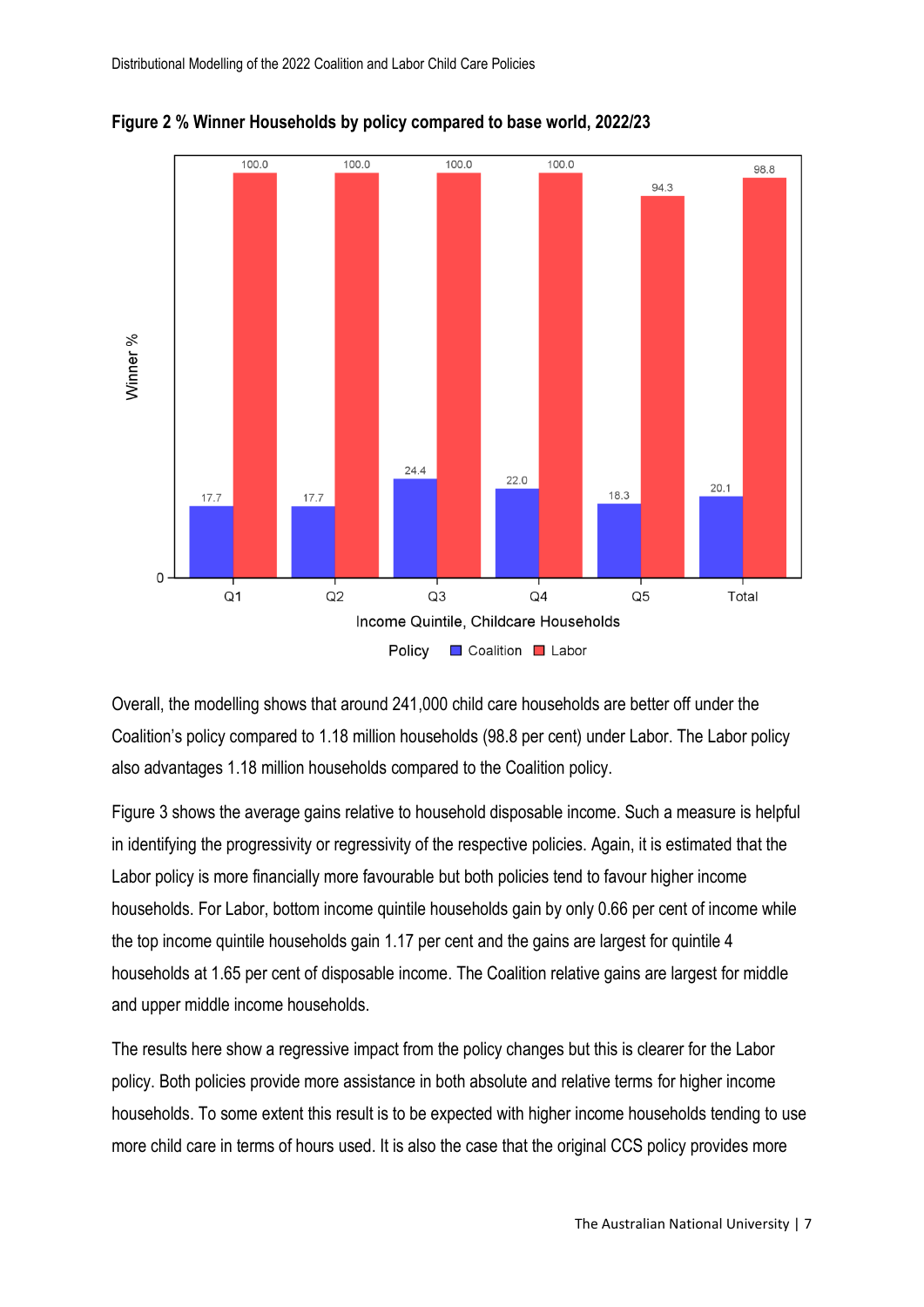generous subsidies to lower income households so there is less room to shift the subsidy rates up for lower income households.



**Figure 3 Household % Gains relative to base policy relative to disposable income**

Figure 4 Shows the subsidy rates under the base (old policy) compared to the Coalition and Labor policies. Under the old policy the subsidy rate tapers away from 80 per cent for the lowest income quintile down to 39 per cent for the top quintile. The Coalition and Labor policies also taper away as incomes increase however the extent of tapering is somewhat less under Labor than the old policy or under the new Coalition policy. The Labor policy subsidy rate is 55 per cent for the top income group compared to the old policy at just 39 per cent and the Coalition subsidy rate is 42 per cent. The Labor policy, in line with our earlier results, appears to provide the most additional assistance to higher income households. A similar story applies to the Coalition subsidy rate, albeit more directed toward middle and upper middle income households.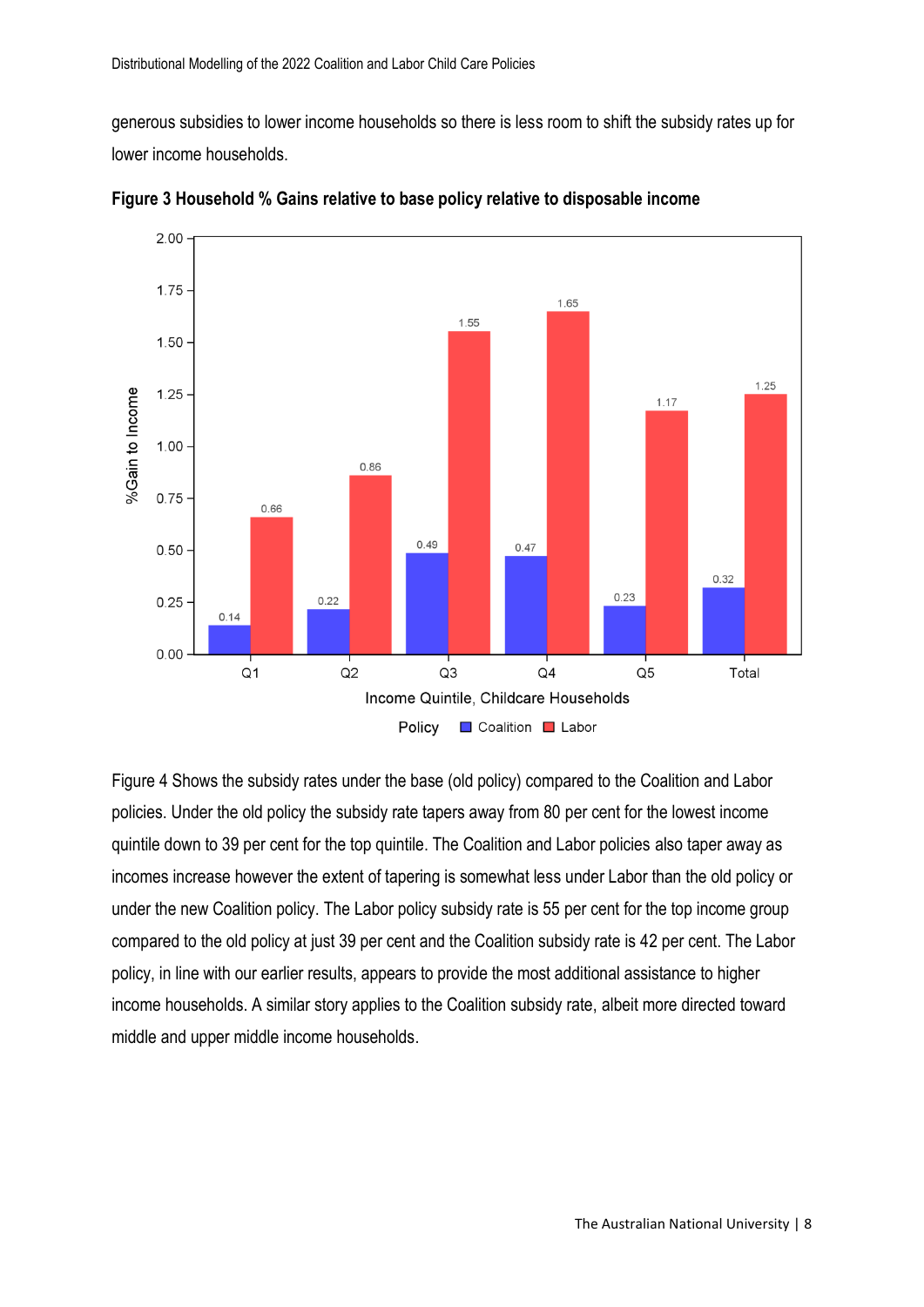

**Figure 4 Household Average % Subsidy Rate**

#### <span id="page-8-0"></span>**Conclusion**

The Labor and Coalition child care policies expand the original CCS (2018) policy through more generous subsidies. The Labor policy provides a very significant expansion of the CCS with an additional \$1.9 billion invested per year (modelled for 2022-23) compared to the Coalition at \$500 million per year.

The Coalition policy focussed on those families with more than one child in formal day care under school age and also those families who previously reached the CCS cap. Labor's policy adopts both these changes but also substantially increases the subsidy across almost all of the income distribution.

Compared to the old CCS system the Labor policy lowers out of pocket costs for households by an average of 34 per cent compared to the Coalition policy at 9 per cent. With the exception of the brief period of free child care through the COVID period in 2020 the Labor policy would be the single largest reduction in the cost of child care services since the ABS first included child care in the CPI in 1982.